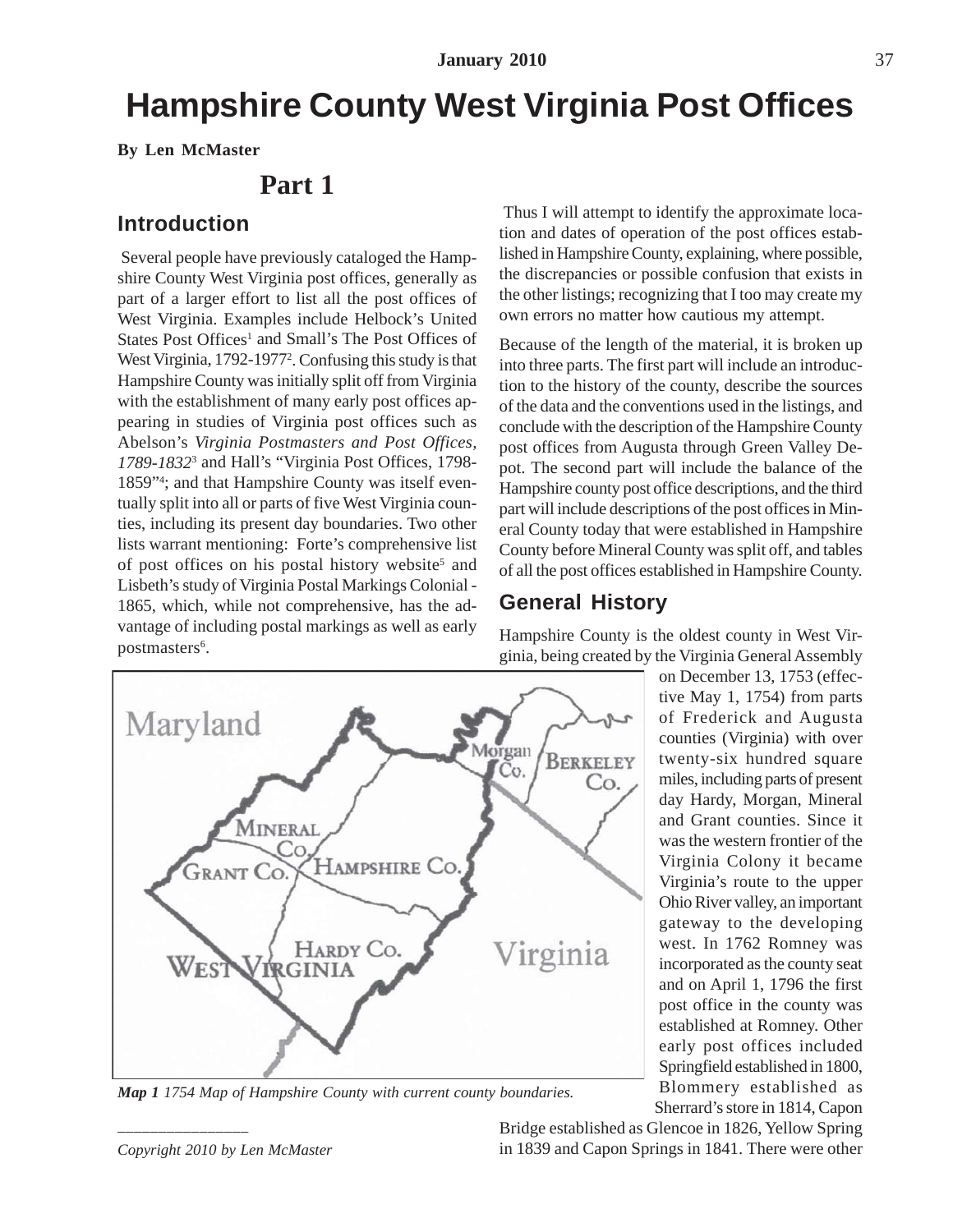early post offices established, which have since been discontinued. In total over 80 post offices have been established in Hampshire County, several of them merely reflecting changes in the names of the communities they served.

Hardy County was created by the Virginia General Assembly on December 10, 1785 from the southern part of Hampshire County and in December 1787 an adjustment was made in the boundary between Hardy and Hampshire. Since Hardy County was created prior to the establishment of the first post office in Hampshire County, there can be no confusion of post office names appearing in both counties. Morgan County was created by an act of the Virginia General Assembly in March 1820 from parts of the northwest most corner of Hampshire County and Berkeley County. The only post office established in what is now Morgan County prior to its creation was Berkeley Springs in 1802, but this community was originally in Berkeley County such that there can be no confusion of post office names appearing in Morgan and Hampshire counties.

On June 20, 1863 West Virginia was officially established as a state. Then on February 1, 1866 Mineral County was formed by an act of the General Assembly from the western part of the County with Hampshire County becoming its present size. (Shortly thereafter Grant County was formed from the western part of Hardy County.) Different than Morgan and Hardy counties, however, there were numerous post offices

established in Hampshire County prior to 1866 that are in present day Mineral County.

 The topography of the County is a series of low mountains and rivers in the intervening valleys running from southwest to northeast. The major rivers, all part of the Potomac River watershed, include the South Branch (of the Potomac), Cacapon, Little Cacapon, and North rivers, with numerous other streams feeding them from the mountains. As an example a detailed description of the topography of Mill Creek Mountain in the western part of the County and Levels in the northeast part of the County can be found in Maxwell and Swisher's 1897 history of the County<sup>7</sup>. There was some mining initially, e.g., Bloomery got its name from the iron furnaces constructed as early as 1770, but most of the County then and now consists of rural farmland and numerous small communities widely spread about the County.

 Given this rather rugged topography, the development of its roads and later the railroad, were important to transportation and the postal system in the County. By 1786 a state road had been completed from Winchester, Virginia to Romney, but the building of the Northwestern Turnpike (U.S. Route 50) in the 1830s from Winchester to Parkersburg on the Ohio River in the western part of the state, was critical to further development. When completed, the turnpike crossed the County from east to west through the communities of Capon Bridge, Loom, Hanging Rock, Pleasant Dale, Augusta, Frenchburg, Shanks, Romney, Vanderlip and Moorefield Junction, each with their own post offices.

In early to mid 19<sup>th</sup> century the Baltimore and Ohio railroad was built across the northern part of the state connecting Wheeling with Baltimore. In 1884 the South Branch Railroad was built connecting Romney with Green Spring on the main B&O line, and in 1910 the line was extended along the South Branch River through Moorefield (Hardy Co.) to Petersburg (Grant Co.), crossing the County from north to south through the communities of Green Spring, Donaldson, Wapocomo, Romney, Vanderlip, Pancake, and Sector (Glebe Station), each with their own post offices. In the eastern part of the state the Winchester and Western Railroad, a shortline railroad, operated from Winchester, Virginia north to Maryland and south to West Virginia. The company's original line opened in 1917, extending west from Winchester to Rock Enon Springs, the location of a resort known for its mineral springs



*Map 2* 1896 Post route map of the state of Virginia and West Virginia*, Postmaster General, Library of Congress, Geography and Map Division http://hdl.loc.gov/loc.gmd/g3881p.ct000776*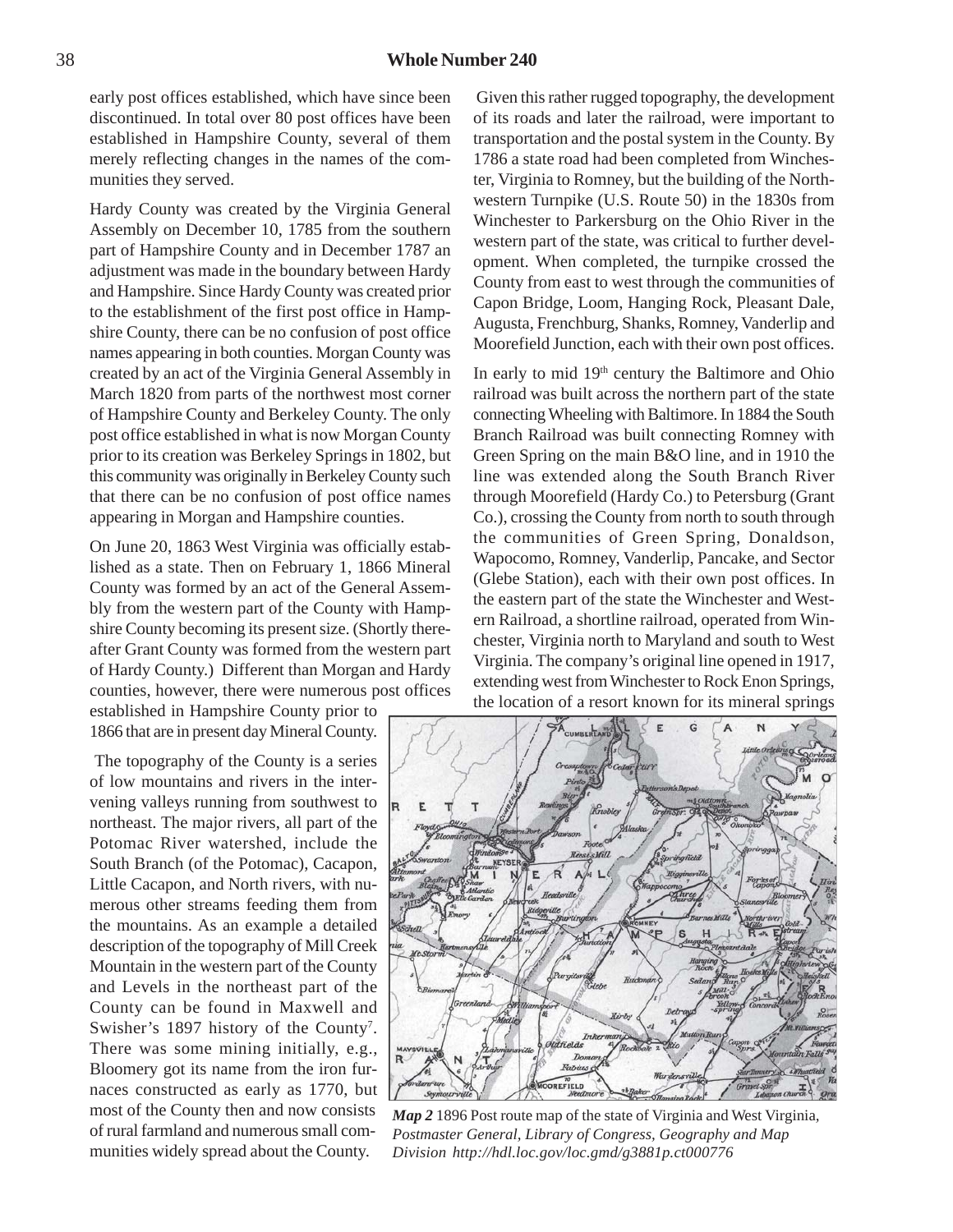similar to Capon Springs. The line was later continued through the communities of Shiloh, Capon Springs and Intermont West Virginia with post offices at Capon Springs and Intermont.

### **Description of the Listings**

 A brief history of each post office established in Hampshire County, including approximate location and name changes, is provided in the following sections. A list of the post offices with dates of operation is provided at the end in Table 1 (those established within the current boundaries of Hampshire County) and Table 2 (those established in Hampshire County, but located in Mineral County today).

Different than some studies, I started with the secondary listings of post offices in West Virginia by Small, Helbock, and others, to develop a list I could use for collecting Hampshire County postal history, but quickly discovered discrepancies in the listings that led me back to the United States Post Office Department's "Records of Appointments of Postmaster" and other sources to resolve them. In 2000-2002 Alyce Evans published a series of articles describing several West Virginia counties in *La Posta* under the title of "West Virginia Research Papers", but Hampshire County was unfortunately not among them. While I have noted Hall's work<sup>4</sup>, I should also note that of the listings of post offices established in Hampshire County, I found this to be the least reliable with dates often conflicting both with the other secondary sources and the National Archive records.

Even though I live in Hampshire County, I have not lived here long, and the biggest problem I experienced was in not being able to determine the location of the post offices, i.e., determine what communities they served given the similarity in names and change in community names over the years. Examples of the problem include there being two communities, one called Hanging Rock, which had a post office, and another called Hanging Rocks, which did not have a post office; and the name New Creek being used by two separate communities during more than one period of their operations. As mentioned previously it was also occasionally difficult to determine which post offices were in present day Hampshire County since many post offices in present day Mineral County were established in Hampshire County before Mineral County was formed.

 A comparison of numerous old maps on which previous community names could be found in the same location as present day communities with different names

was the key to locating the old post offices in most cases. When this approach failed, discussions with local residents were invaluable in locating post offices based on postmaster names by knowing where these families' original farms were located. In a few cases the physical location found in the Post Office Department Records of Site Locations, 1837-1950 was also helpful. Information in these records included not only the post office's proximity to nearby rivers, creeks, postal routes, railroad stations, and other post offices, but provided information on proposed names that were rejected. For example, a 1882 letter concerning the application for re-establishing a post office at Barrettsville, which had been discontinued for five years, states "As there is now an office in W.Va. called Basnettville [Marion County], the name Barrettsville will not answer. Please select a new name." The form indicates "Junction" was the next choice, but this is scratched out and "Augusta" added in its place<sup>8</sup>. The Post Office Department (POD) forms used for locating proposed and existing post offices, including changes in location of existing post offices, will all be referred to as POD "site location" forms.

As has been noted by others it was not uncommon for these early, small post offices to change locations with the appointment of postmasters and I have found letters from new postmasters requesting such changes immediately upon their appointment. For example, it is noted in *Historic Hampshire* that the Augusta post office moved from one side of the road to the other depending on the political party in power, during Democratic years it was in the old George Riley store on south side of US Route 50 (at the intersection with Ford Hill Road) and during Republican years in the Berry and Rogers building on the north side of US Route 509 . Thus the post office locations provided should be considered as pointing to the communities they served and not necessarily the precise location of the building housing the post office.

Typically the change in location was nearby as in the Augusta example, but occasionally the distance could be a few miles, as in the case of the Frenchburg post office (1857-60) "re-established … to Barrettsville" approximately two miles away as noted in the "Record of Appointment of Postmasters, 1832-Sept. 30, 1971". The first Barrettsville entry in the same records also describes the post office as "late Frenchburg"10. The post office at Barrettsville was later re-established as Augusta in 1882 (see discussion above concerning the application for re-establishing a post office at Barrettsville); then in 1897 another post office was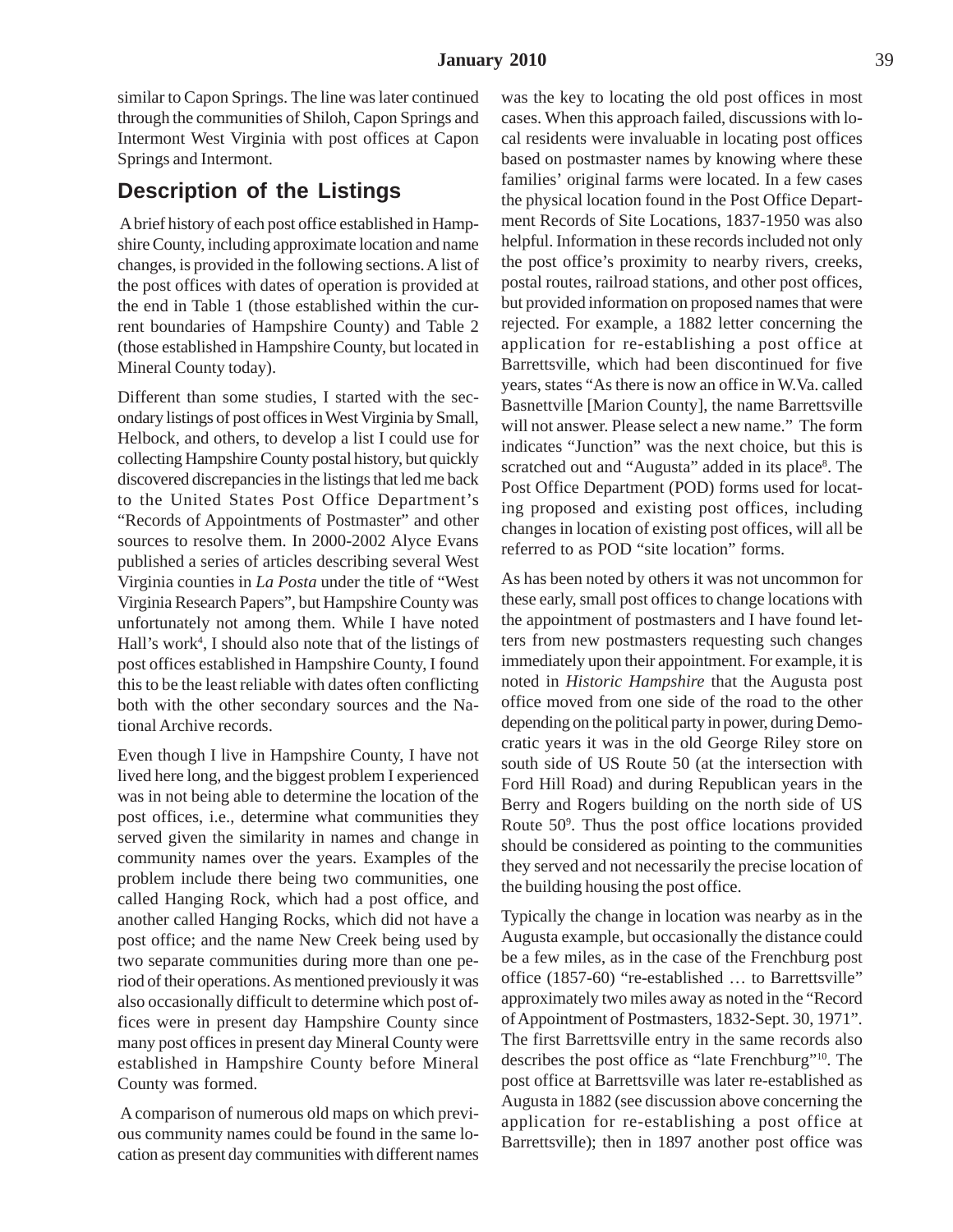established at Shanks less than four miles away, both of which are still operating today. When the periods of operation overlap, it's easy to treat two or more post offices in the same vicinity as separate, but the question becomes how to treat nearby post offices with name changes and non-overlapping periods of operation. While I do not claim to have been fully consistent throughout, in the case of Frenchburg, Barrettsville and Augusta, I have treated them as the same community served because of the notations in the "Records" even though there was a break in their periods of operation and they exist as separate place names today.



*Map 3 Location of Shanks, Frenchburg and Augusta today*

In the description of post office locations, I have attempted to show how the names of the post offices serving essentially the same community changed over the years, but have kept the different post office names and their periods of use intact. If the name of a post office serving the same community changed over its lifespan, the details are provided only under the name used today or the last post office name used. For each entry, reference is made to the last post office name used, e.g., "**Frenchburg** … See Augusta for more detail." The different names, including misspellings, which I have seen and believe refer to the same community are also indicated, e.g., "**Little Cape Capon** (Little Cape Capot, Little Cacapon)." While nearby roads and County Route numbers are identified in locating a post office, it should be noted that the County is going through the process of renaming roads for 911compatibility and may change.

One interesting post office name change was Davy which was established in 1902 with Rada B. Davy serving as the first postmaster; in 1911 the post office name was changed to Rada with Rada Davy continuing to serve as postmaster until replaced by a Maud Davey in 1912. Why some proposed names were rejected or the names of existing post offices changed over the years may be at least partially explained by Order No. 114 of the Postmaster General, dated April 1894 which stated:

To remove a cause of annoyance to the Department and injury to the Postal Service in the selection of names for newly established post offices, it is hereby ordered, that from this date only short names or names of one word will be accepted. There may be exceptions when the name selected is historical, or has become local by long usage, but the Department reserves the right in such cases to make the exception or not

> as it sees proper. Names of post offices will only be changed for reasons satisfactory to the Department.

 The prefix of "East," "Old," "New," "North," "South," or "West," to the name of a post office is objectionable; as also is the addition of "Burg," "Center," "City," "Corners," "Creek," "Cross Roads," "Depot," "Hill," "Hotel," "Hollow," "Junction' "Mill," "Mound," "Peak," "Plains," "Point," "Port," "Prairie," "Rock," "River," "Run," "Ridge," "Store," "Station," "Springs,"

"Town," "Vale," "Valley," or Village," and all other prefixes or additions, as such prefixes or additions are liable to lead to confusion and delay in transmission of the mails.

 Delay may often be avoided by here submitting in order of preference several names as the one first selected may be rejected by the Department.

The name listed is based on US Post Office Department's "Records of Appointments of Postmaster"<sup>10,11</sup> spelling, but I have occasionally found a different spelling used in the postmark. Similarly, the dates of operation are those listed in the "Records of Appointments of Postmaster." I will refer to cities, towns, and other localities, whether incorporated or unincorporated, as communities without any distinction. In cases where I am uncertain as to a name, spelling, location or other information provided that uncertainty will be discussed. Where the post office appears to have been named for the postmaster, I have listed the postmaster name.

Smith and Patera in their discussion of primary and secondary sources for U.S. postal history information<sup>12</sup>, point out that in the absence of other information, the earliest of postmaster appointment dates is generally considered the establishment date of the post office, and I have followed this guideline. The information prior to 1832 is not as helpful as the information available thereafter, e.g., in many cases the dates recorded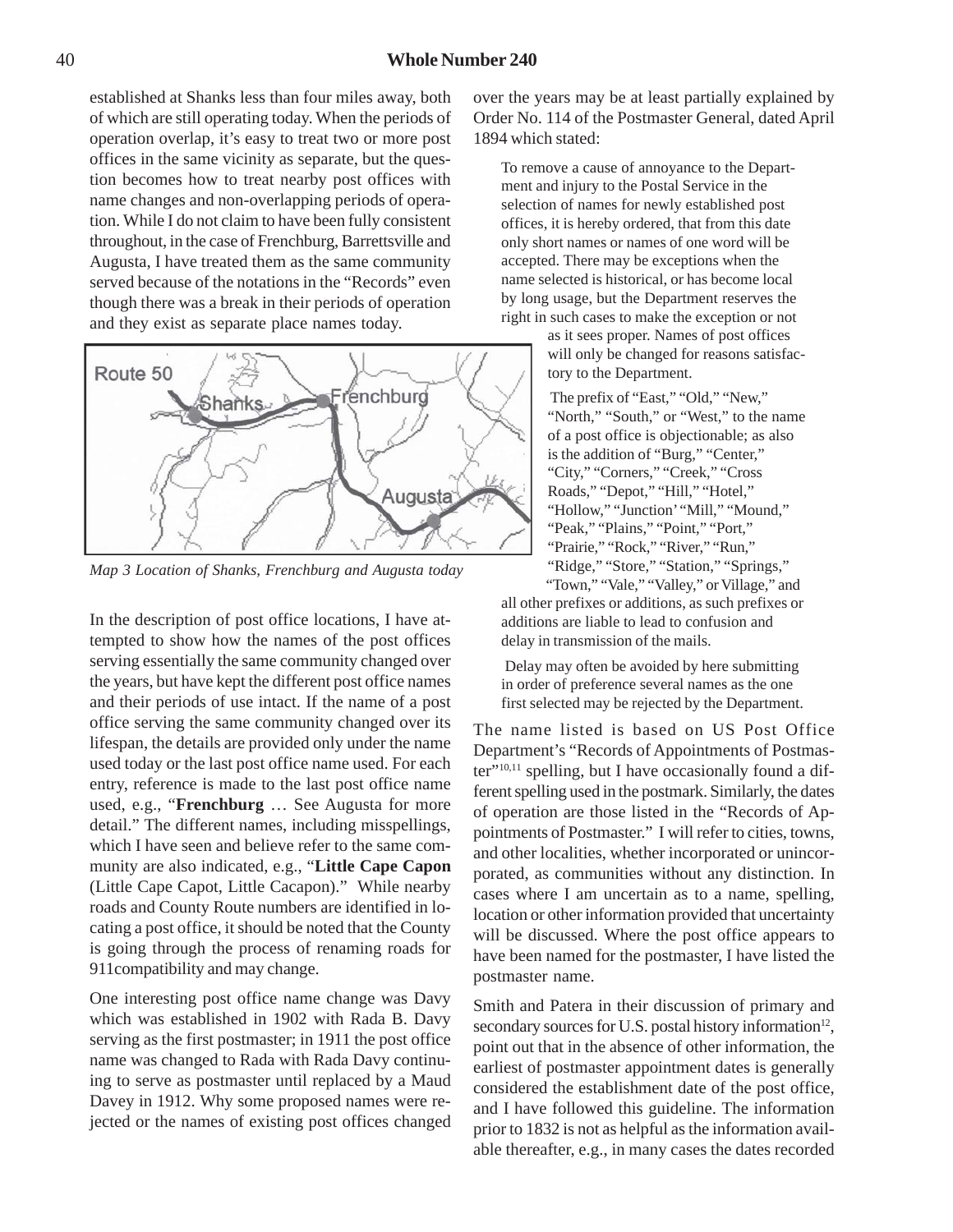are the "date of first return" suggesting the post office was established within the preceding 12 months. Where I found no better information than this, I have used only the year to suggest this uncertainly. Interestingly Smith and Patera do not mention the use of the site location records<sup>8</sup>, but I found these records to contain helpful information on post office names and establishment dates as well as the site location.

In some cases a "discontinued" date is given a few days to weeks prior to an "effective" date and I will use the "effective" date if available. Occasionally the discontinuance will be rescinded prior to the effective date or the discontinuance lasts only a few months, and in such cases no discontinuance will be indicated. Some records indicate that service was suspended several years prior to the post office being discontinued; in such cases both dates will be provided.

There are instances where the First and Second World Wars clearly impacted the operation of these small post offices. In the case of Three Churches, for example, the post office was discontinued during the Second World War from April 30, 1941 to August 18, 1947. At some post offices it appears other individuals served as acting postmaster while the postmaster served in the military, for example at Kirby the postmaster's wife was acting postmaster from January 1, 1944 to December 31, 1946 when her husband returned; at Springfield another individual was acting postmaster from April 22, 1944 to July 10, 1946 when the postmaster returned.

While most 19<sup>th</sup> century records give only one date for postmaster appointments, later records provide several dates to choose from. As an example of the entries, one Augusta postmaster was "nominated"September 27, 1945, "confirmed" October 9, 1945, "President appointment" October 10, 1945, "commission signed and mailed" October 10, 1945, and "assumed charge" January 1, 1946. The question is what date to use. In comparing previously compiled lists, the "appointment date" listed is the "confirmed" date and to be consistent with those tabulations, I will use this date for post office establishment if it exists. Dates that are **bolded** suggest a change in the year previous reported by Helbock and/ or Small.

## **Individual Post Office Location and History of Name Changes**

#### **Augusta** (Frenchburg, Barrettsville)

Augusta is located in central Hampshire County on the Northwestern Turnpike (U.S. Route 50) near the intersection with Ford Hill Road (County Route 7) between Pleasant Dale and Frenchburg. According to the appointment of postmaster records<sup>10</sup> the post office was originally established as Frenchburg May 2, 1857 and discontinued March 10, 1860. The post office was reestablished as Barrettsville May 15, 1866, with William Barret as the postmaster. It was discontinued from January 18, 1875 until re-established November 9, 1875, and discontinued again May 22, 1877. A POD "site location" form dated February 25, 1882 associated with an application to re-establish a post office at Barrettsville," states "as there is now an office in W.Va. called Basnettville [Marion County], the name Barrettsville will not answer. Please select a new name." The form indicates "Junction" was the next choice, but this is scratched out and "Augusta" added in its place. The post office was thus re-established as Augusta April 17, 1882, which continues to this day, zip code 26704.

#### **Bache**

Bache was located in the central part of the County on North Texas Road (County Route 7/1) between the intersections of Mack Road (County Route 7/5) and Dunmore Ridge Road County Route 50/18) south of Augusta. The post office was established April 10, 1903 and discontinued September 15, 1913 with the mail routed to Hanging Rock.

#### **Barne's Mills** (Barnes Mill, Belt)

Established September 30, 1879 and discontinued April 30, 1911, this post office was re-established as Belt. See Belt for more detail.

#### **Barrettsville** (Frenchburg, Augusta)

Established May 15, 1866 and discontinued May 22, 1877, this post office was originally known as Frenchburg and later became Augusta. See Augusta for more detail.

#### **Belt** (Barne's Mills)

Belt was located in central Hampshire County on Little Cacapon North Road (County Route 50/9) near where it crosses the Little Cacapon River north of Frenchburg. The post office was originally established as Barne's Mills September 30, 1879 with Isaac Barnes serving as the first postmaster, and was discontinued April 30, 1911 with the mail routed to Romney. November 24, 1928 the post office was re-established as Belt with Coleman Belt serving as the postmaster, and was discontinued August 15, 1934 with the mail routed to Higginsville. Although current maps show Barnes Mill at this location, the community of Belt is shown on a 1933 map at the same location $13$ .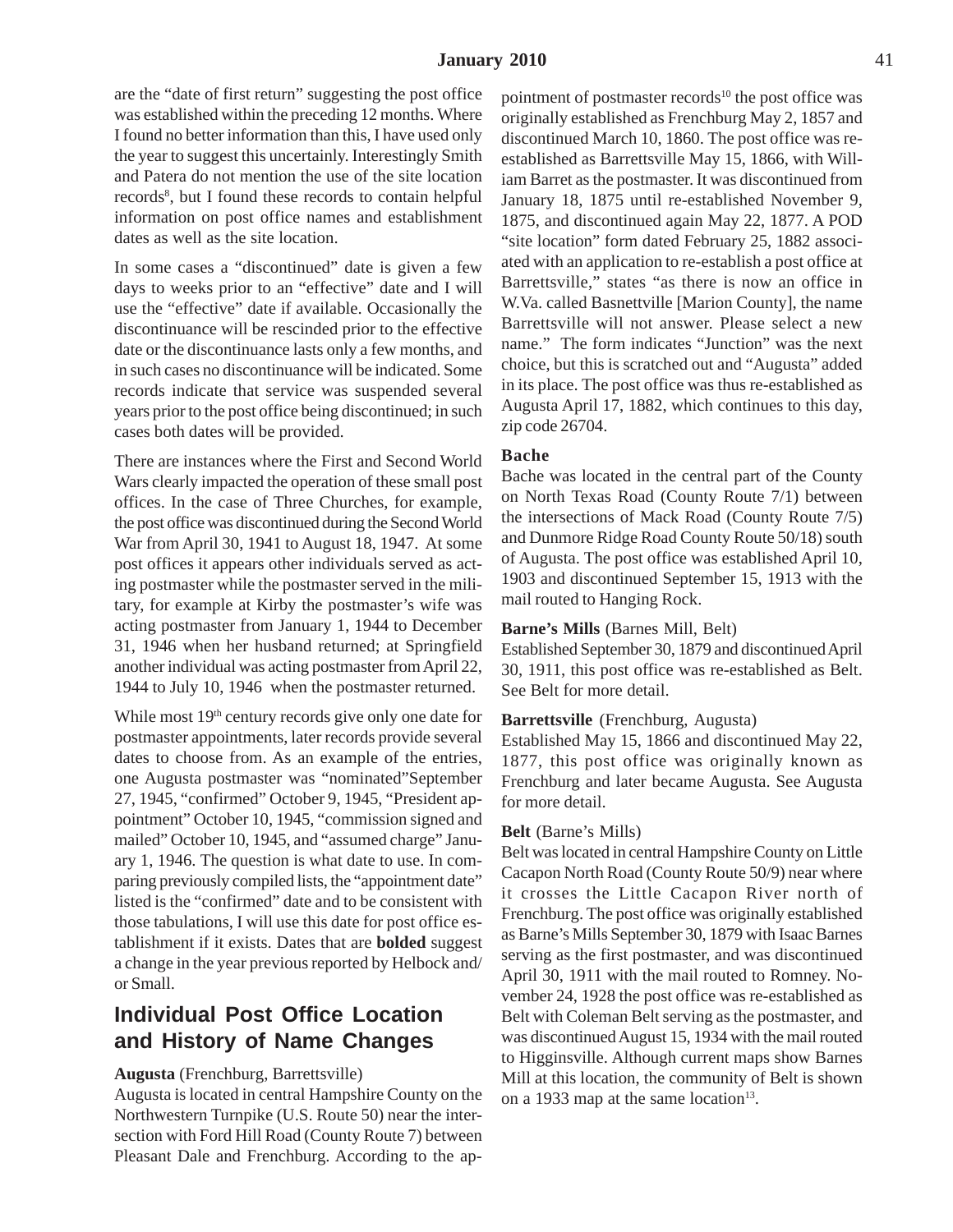#### 42 **Whole Number 240**

**Bloomery** (Sherrard's Store) Bloomery, reflecting the local iron smelting work, is located in the northeast corner of the County on the Bloomery Pike (State Route 127) near the border with Virginia. Bloomery was settled in 1737 and the first post office, known as Sherrard's Store, was established on December 28, 1814. On May 13, 1852 the post office name was changed to Bloomery, which continues to this day, zip code 26817.

#### **Cacapehon** (Neals Run)

Established May 8, 1901, the name was changed to Neals Run on April

15, 1925. See Neals Run for more detail.

#### **Cacaponville** (Okonoko)

Established March 18, 1843, the name was changed to Okonoko on June 6, 1853. See Okonoko for more detail.

#### **Capon Bridge** (Cacapon Bridge, Glencoe)

Capon Bridge is located in eastern Hampshire County on the Northwestern Turnpike (U.S. Route 50), west of Winchester, Virginia. The records suggest the post office was originally established as Glencoe March 23, 1826 and continued operation until the name was changed to Capon Bridge July 13, 1841. For example, Maud Pugh in her book Capon Valley, Its Pioneers and their Descendants 1698-1940 notes that Jesse Pugh, the first Glencoe postmaster, "lived south of



*Figure 2 Capon Bridge postmark circa 1865*

Capon Bridge" and that William Odell, the third Glencoe postmaster, "lived at Capon Bridge"14; and both an 1863<sup>15</sup> and 1865<sup>16</sup> map of the County continue to show Glencoe, but not Capon Bridge, in the general area. The town of Capon Bridge was incorporated in 1902 and the Capon Bridge post office continues as a working post office

#### **Capon Springs** (Frye's Spring, Watson)

Capon Springs is located in the southeast corner of the County on Capon Springs Road (County Route 16). Originally know as Frye's Springs for Henry Frye who is credited with discovering the springs that appeared to have medicinal qualities around 1765. In October 1787 the General Assembly of the State of Virginia established the town of Watson, named for Joseph Watson who had been the spring's most re-



*Figure 1 Former Capon Bridge general store and post office from 1913 to 1967 (courtesy of David McMaster)*

cent owner. The Capon Springs post office was established June 18, 1841, but both an 186315 and 186516 map of the County continue to show the town as Watson. Capon Springs is still a working post office today, zip code 26823.

**Cold Stream** (Cold Stream Mills) Cold Stream was located in eastern Hampshire County on Springfield Grade Road (County Route 15) between Slanesville and Capon Bridge. The post office was originally called Cold Stream Mills, established December 27, 1813 and discontinued from June 1819 until September 24, 1827 when it was re-established as the Cold Stream post office. The Cold Stream post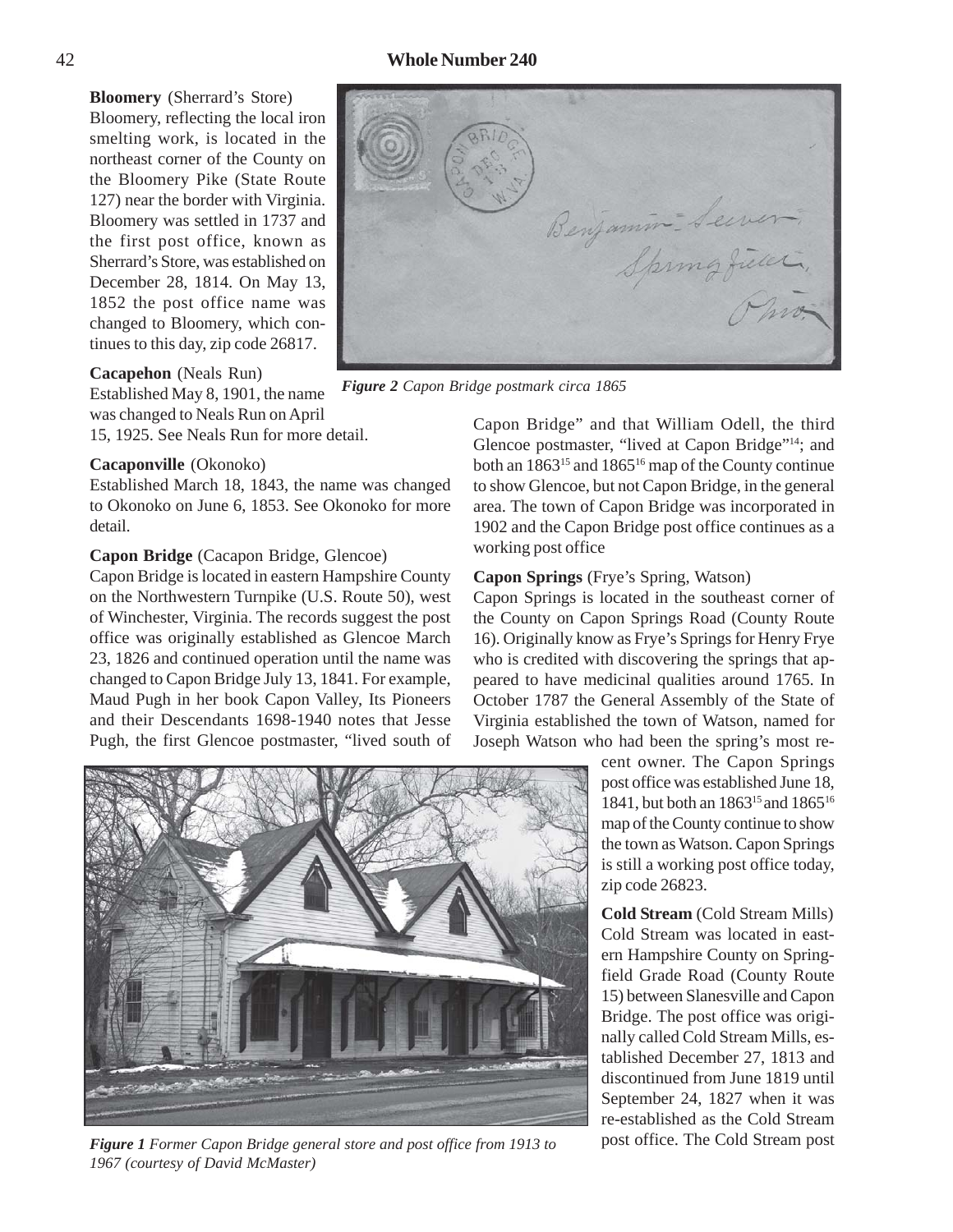office was discontinued for a short period from June 17 to December 4, 1856, and discontinued for good December 27, 1968 with the mail routed to Capon Bridge.

**Cold Stream Mills** (Cold Stream) Established December 27, 1813 and discontinued in June 1819, this post office was re-established as Cold Stream. See Cold Stream for more detail.

#### **Concord**

Concord was located in the southeast part of the County along Elridge Road (County Route 23/2) northeast of Yellow Spring and southwest of Lehew. The post office was established March 8, 1876 and discontinued March 15, 1933 with the mail routed to Lehew.

#### **Creekvale** (Creek Vale)

Creekvale was located in the north-central part of the County along the Little Cacapon River southeast of Levels on Little Cacapon-Levels Road (County Route 3/3) south of the intersection with Edward Kidwell Road (County Route 2/2). Originally proposed as "Creek Vale" on a POD "site location" form the post office was established as Creekvale October 23, 1917 and was discontinued June 30, 1936 with the mail routed to Slanesville.

#### **Critton**

Critton was located in the northeast part of the County along Critton Run on Critton Owl Hollow Road (County Route 29/1) southwest of the intersection with State Route 29. The post office was established May 22, 1907 and discontinued May 31, 1908 with the mail routed to Paw Paw, Morgan County.

#### **Davy** (Rada)

Established August 20, 1902, the name was changed to Rada on January 24, 1911. See Rada for more detail.

#### **Delray** (Smith's Gap)

Delray is located in the south-central part of the County in the North River Valley on Delray Road (State Route 29S) between Sedan and Rio. The post office was originally established as Smith's Gap February 17, 1848. A POD "relocation" form dated December 15, 1885 suggests the continuation of the use of the name Smith's Gap as well as changes to "Grover" or "Vilas," which were all rejected, and on May 13, 1886 the name was



*Figure 3 Delray post office today (courtesy of David McMaster)*

changed to Delray. The post office was discontinued December 8, 1897 with the mail forwarded to Sedan, then re-established May 8, 1901. It was discontinued again May 31, 1913 with the mail forwarded to Sedan. The post office was re-established January 18, 1917 and is still a working post office today, zip code 26714.

#### **Dillon's Run** (Luptons Mill, Dillons Run)

Dillons Run was located in eastern Hampshire County near the intersection of Dillon's Run Road (County Route 50/25) and Haines Road (County Route 50/37) along Dillons Run stream from which it takes its name. Originally known as Luptons Mill, the Dillons Run post office was established July 13, 1830 and discontinued December 31, 1938 with the mail routed to Capon Bridge.

#### **Donaldson** (Green Spring Valley)

Donaldson was located in the northwest corner of the County on Springfield - Green Spring Road (County Route 1) near the intersection with Donaldson School Road (County Route 1/3) between Green Spring and Springfield. The post office was established June 15, 1877 with Kate Donaldson serving as the first postmaster, and was discontinued March 26, 1883 with the mail routed to Springfield.

#### **Dunn's Store**

Dunn's Store is not listed by Helbock<sup>1</sup> or Small<sup>2</sup>, but is listed by both Axelson<sup>3</sup> and Hall<sup>4</sup>. Axelson notes that the first postmaster was Thomas Dunn, Jr., and a search of the 1820 Hampshire County, Virginia census found a Thomas Dunn, Sr. listed as a head of household with two additional males and the 1830 census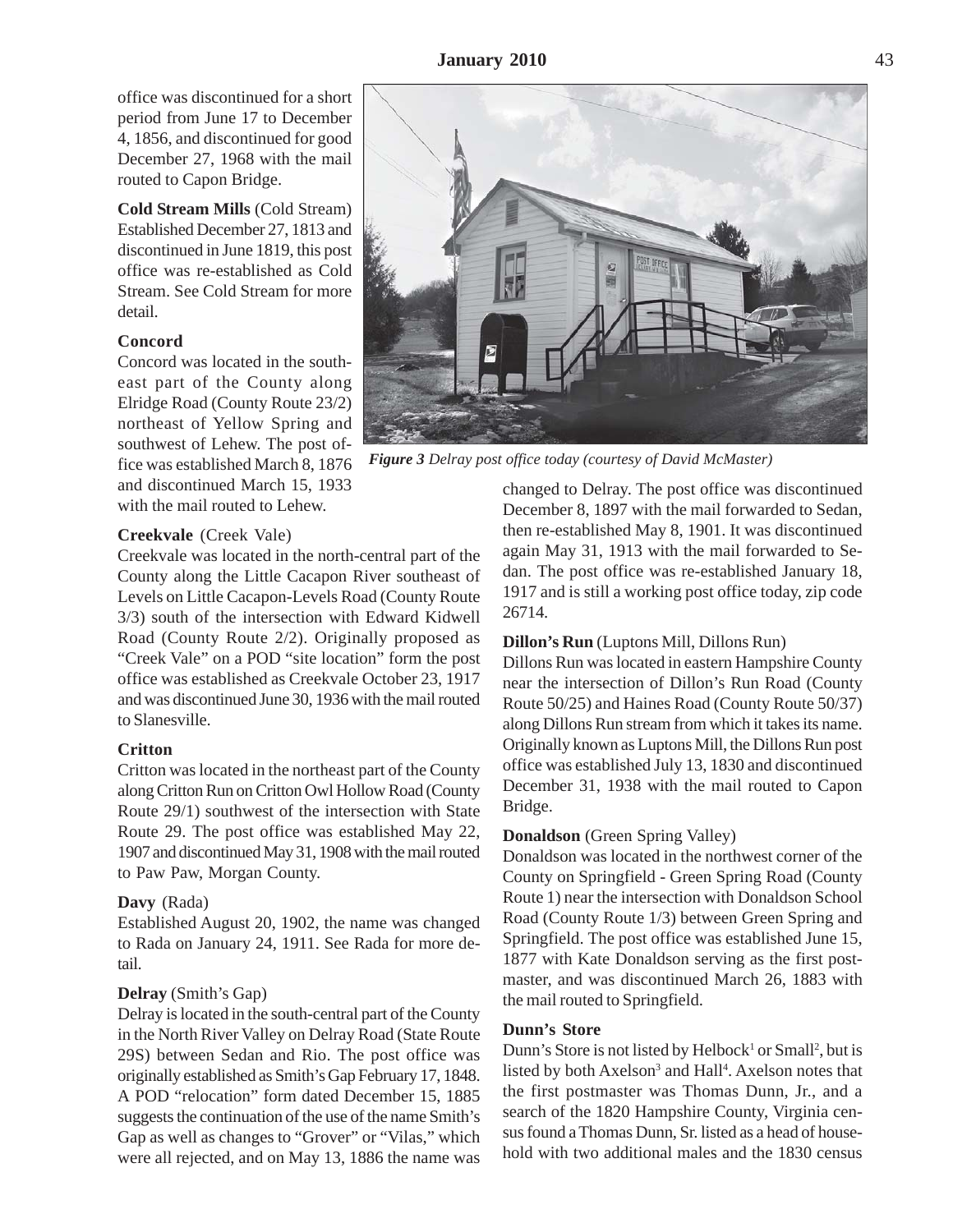lists a Thomas Dunn, Jr. as a head of household $17$ . While I found no reference to this post office in any of the Postmaster Appointment Records, I did find it listed in the 1822 Post Office Department List of Post Offices in the United States, located a distance of 100 miles west of Washington, DC and 178 miles northwest of Richmond. I have been unable to locate this post office more precisely, but it appears to have been in the eastern part of Hampshire County by compari-

son with the distances listed to other Hampshire County post offices, e.g., in the 1831 List of Post Offices Dillon's Run is listed a distance of 100 miles west of Washington, DC and 179 miles northwest of Richmond. The post office appears to have been established on May 18, 1820 and discontinued in 1821.

#### **Extract**

Extract was located in southwestern Hampshire County on the east side of the South Branch River on

South Branch River Road (County Route 8), between Romney and Glebe. The post office was established November 2, 1900 and discontinued July 31, 1906 with the mail routed to Glebe.

#### **Fordhill** (Ford Hill)

Ford Hill was located in south-central Hampshire County along Tear Coat Creek on Ford Hill Road (County Route 7) near the intersection with Mack Road (County Route 7/5) south of Augusta. A POD "site location" form dated March 16, 1902 filed by the proposed postmaster, Granville Park, notes that "the name Fordhill has become local by usage to this point but should it be rejected the name "Park is respectfully submitted. Fordhill much preferred"<sup>8</sup>. The post office was established as Fordhill April 2, 1903 and discontinued September 30, 1920 with the mail routed to Augusta.

#### **Forks of Capon** (Forks of Cacapon)

Forks of Cacapon, named for its location at the confluence of the North River and Cacapon River, was located in the northern part of the County near the intersection of State Route 29 and Owl Hollow Road (County Route 45/7). The post office was established December 6, 1869 and discontinued May 31, 1908 with the mail routed to Paw Paw, Morgan County.

**Forks of Potomac** (South Branch Depot, South Branch)

Established July 11, 1851, the name was changed to South Branch Depot December 20, 1865, and later to South Branch. See South Branch for more detail.

Frenchburg va Robert V Snodgrafs esp

*Figure 4 Frenchburg manuscript postmark circa 1858 (courtesy of Wayne Farley)*

#### **Frenchburg** (Barrettsville, Augusta)

Established May 2, 1857 and discontinued March 10, 1860, this post office was re-established as Barrettsville and later became Augusta. See Augusta for more detail.

#### **Glebe**

Glebe is located southwest of Romney on the east side of the South Branch River on South Branch River Road (County Route 8), southeast of Sector, which lay on the west side of the South Branch River and was at one time connected to Glebe by a bridge across the River. Sector was also known as Glebe Station because it served Glebe. The 1922 USGS Moorefield Quadrangle map shows "Glebe PO" approximately 2 miles southeast of "Glebe Sta. / Sector PO." The Glebe post office was established August 31, 1881 and discontinued December 31, 1936. with the mail routed to Moorefield.

#### **Glencoe** (Glenco, Capon Bridge)

Established March 23, 1826, the name was changed to Capon Bridge on July 13, 1841. See Capon Bridge for more detail.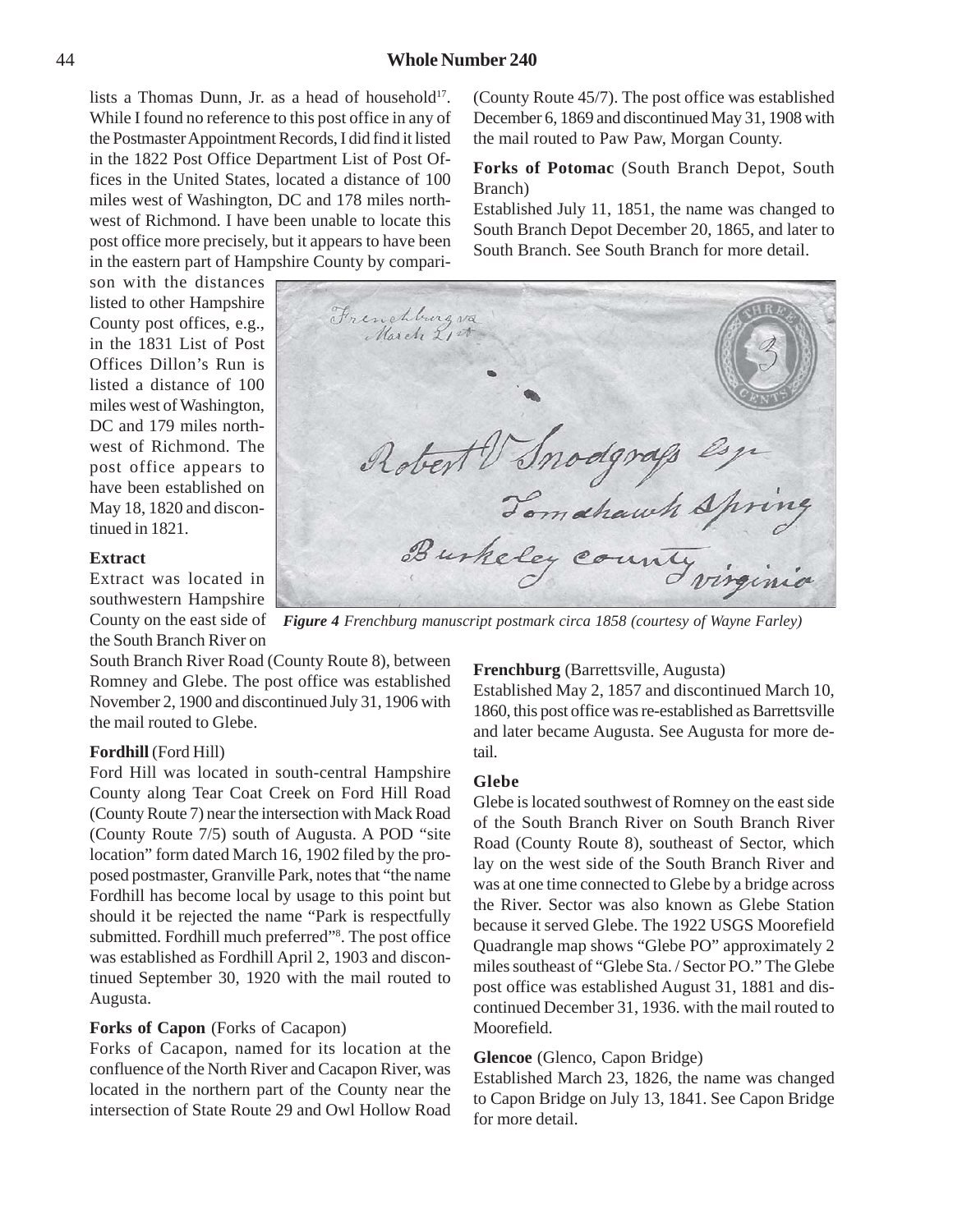Miss Margre Smichs

*Figure 5 Green Spring Run postmark circa 1865*

#### **Gloydsborough** (Gloydsboro)

Gloydsborough is not listed by Small<sup>2</sup>, and although it was supposed to have existed from 1814 to 1821, I found no reference to it in the 1817, 1819, or 1822 Lists of Post Offices in the Unites States. However, it is listed by Helbock<sup>1</sup>, Axelson<sup>3</sup> and Hall<sup>4</sup>; and I found the appointment of James Gloyd as the postmaster in the Record of Appointment of Postmasters, Oct. 1789- 183210. I also found a James Gloyd listed as living in Hampshire County in the 1810 census<sup>17</sup>. So while the records seem to confirm its existence, established March 14, 1814 and discontinued 1821, I have found no information on its location.

#### **Good**

Good was located in the northeast corner of the County on the Bloomery Pike (State Route 127) at I.L. Pugh Road (County Route 6/2) east of Bloomery and just south of the Virginia border. A POD "site location" form dated March 6, 1908 suggests the proposed post office name was "Laurel Hill", which was rejected<sup>8</sup>. The post office was established as Good April 20, 1908 and discontinued November 4, 1936 with the mail routed to Bloomery.

**Green Spring** (Green Spring Depot, Green Spring Run)

Green Spring is located in the northwest corner of the County on Springfield - Green Spring Road (State Route 1) near the confluence of the North and South Branches of the Potomac River north of Springfield. The post office was originally established as Green Spring Depot February 17, 1843. On June 6, 1849 the name was changed to Green Spring Run. Then on December 6, 1880 the name was changed again to Green Spring, which is still a working post office today, zip code 26722.

### **Green Spring Run** (Green Spring Depot, Green Spring)

Established June 6, 1849, this post office was originally known as Green Spring Depot. The name was changed to Green Spring on December 6, 1880. See Green Spring for more detail.

**Green Valley Depot** (Green Spring Run, Green Spring) Established February 17, 1843, the name was changed to Green Spring Run on June 6, 1849 and later to Green Spring. See Green Spring for more detail.

### **References**

- 1. Helbock, Richard W., 2004, *United States Post Offices, Volume VI – The Mid-Atlantic*, La Posta Publications
- 2. Small, Richard E., 1998. *The Post Offices of West Virginia, 1792-1977*
- 3. Axelson, Edith F., 1991, Virginia Postmasters and Post Offices, 1789-1832, pp. 85-88, Iberian Publishing Company, Athens, Ga.
- 4. Hall, Virginius Cornick, Jr., 1973, Virginia Post Offices, 1798-1859, *The Virginia Magazine of History and Biography*, January, Vol.81, No.1, pp. 49-97
- 5. Forte, Jim, Postal History website, http:// www.postalhistory.com/
- 6. Lisbeth, Robert L. Virginia Postal Markings and Postmaster Colonial – 1865, Virginia Postal History Society, published from November, 1984 - August, 1992 in the Society's journal *Way Markings*
- 7. Maxwell, Hu and H.L. Swisher, 1897. History of Hampshire County, West Virginia, A. Brown Boughner, Morgantown
- 8. National Archives Microfilm Publication M1126, Post Office Department Records of Site Locations, 1837- 1950
- 9. Brannon, Selden W., ed., *Historic Hampshire***,** McClain Printing Co., Parsons, WV**,** 1976
- 10. National Archives Microfilm Publication M841, Record of Appointment of Postmasters, 1832-Sept. 30, 1971
- 11. National Archives Microfilm Publication M1131, Record of Appointment of Postmasters, Oct. 1789-1832
- 12. Smith, Chester M, Jr. and Alan Patera, 1979, U.S. Postal History: Primary Source, Secondary Sources, and Problems with Both, *The American Philatelist*, January, p. 19-26